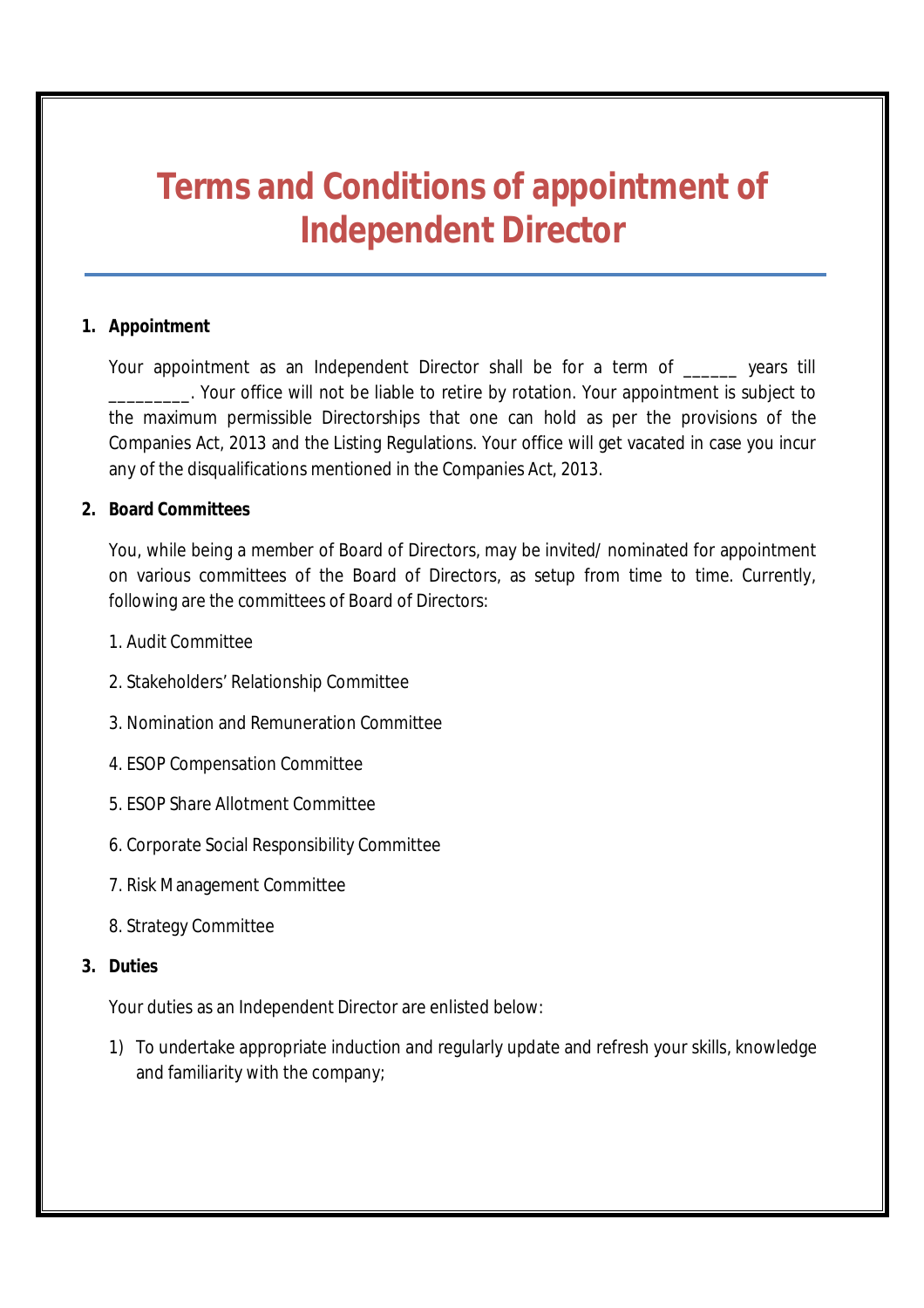- 2) To seek appropriate clarification or amplification of information and, where necessary, take and follow appropriate professional advice and opinion of outside experts at the expense of the company;
- 3) To strive to attend all meetings of the Board of Directors and of the Board committees of which you are a member;
- 4) To participate constructively and actively in the committees of the Board in which you are chairperson or member;
- 5) To strive to attend the general meetings of the company;
- 6) where you have concerns about the running of the company or a proposed action, ensure that these are addressed by the Board and, to the extent that they are not resolved, insist that their concerns are recorded in the minutes of the Board meeting;
- 7) To keep yourselves well informed about the company and the external environment in which it operates;
- 8) Not to unfairly obstruct the functioning of an otherwise proper Board or committee of the Board;
- 9) To pay sufficient attention and ensure that adequate deliberations are held before approving related party transactions and assure that the same are in the interest of the company;
- 10) To ascertain and ensure that the company has an adequate and functional vigil mechanism and to ensure that the interests of a person who uses such mechanism are not prejudicially affected on account of such use;
- 11) To report concerns about unethical behaviour, actual or suspected fraud or violation of the company's code of conduct or ethics policy;
- 12) To act within your authority, assist in protecting the legitimate interests of the company, shareholders and its employees;
- 13)Not to disclose confidential information, including commercial secrets, technologies, advertising and sales promotion plans, unpublished price sensitive information, unless such disclosure is expressly approved by the Board or required by law.

# **4. Expectation of the Board**

- 1) Be Independent in your view while transacting any matter at the meeting of the Board and its committees
- 2) Take decisions objectively in the interests of the Company.
- 3) Adhere to the enclosed Code of Business Ethics the Company has developed.
- 4) Act in accordance with the Company's Articles of Association.
- 5) Act in good faith in order to promote the objects of the Company for the benefit of its members as a whole, and in the best interest of the Company.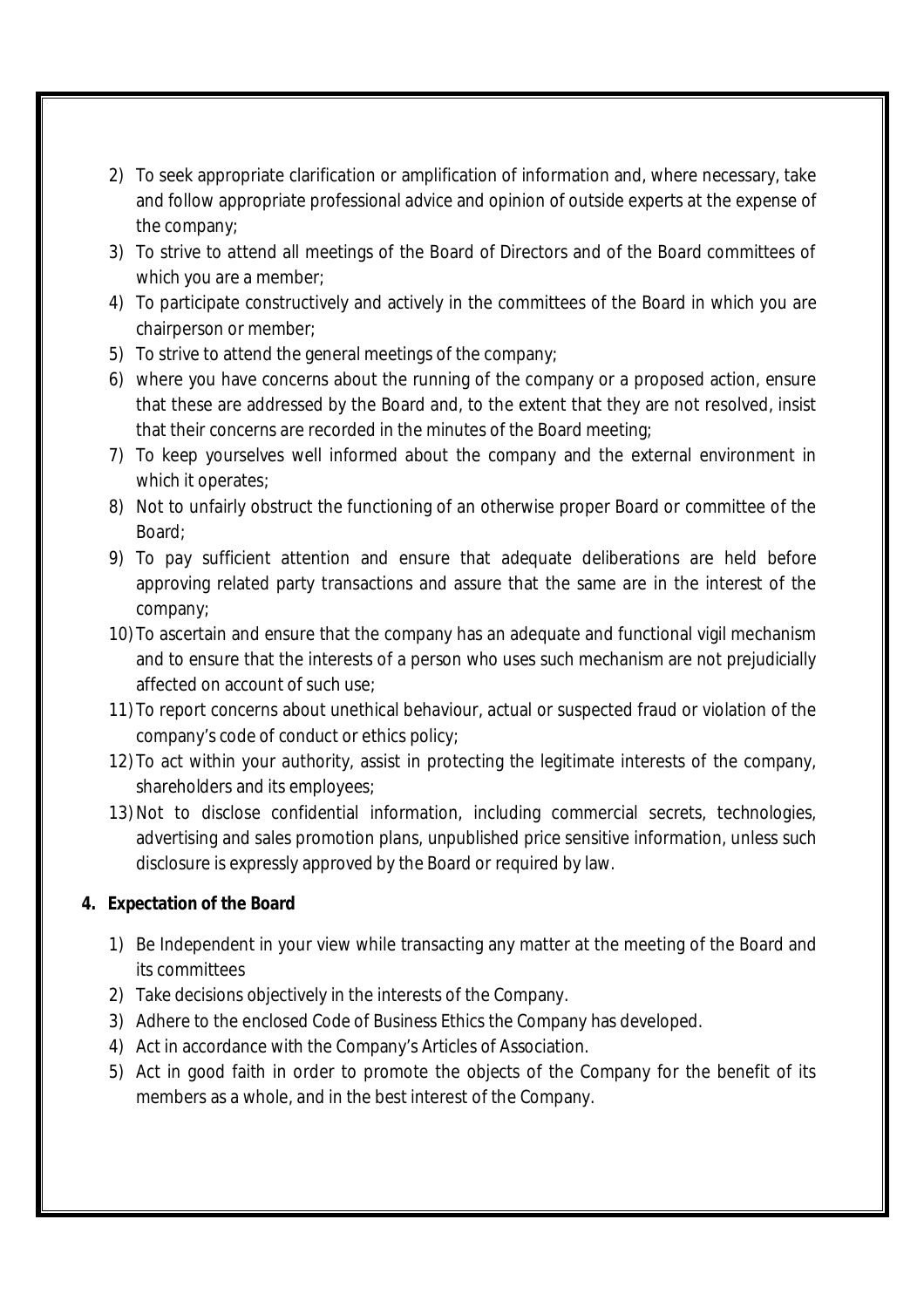- 6) Exercise your duties with due and reasonable care, skill and diligence and exercise independent judgment.
- 7) Do not get involved in a situation in which you may have a direct or indirect interest that conflicts, or possibly may conflict, with the interest of the company.
- 8) Do not achieve or attempt to achieve any undue gain or advantage either to yourself or to your relatives, partners, or associates

# **5. Training of the Board**

Every independent director inducted on the Board is provided with a programme done by senior expert(s) in the management team for familiarization on the vision, mission, strategy, goals and objectives of the organization.

This programme helps the director to build a good professional, purposeful rapport with the senior leadership team in addition to understanding the overall structure of the organization.

Further, the Company continues to organize programmes on a periodical basis to develop your attitude, knowledge and skill sets on all matters which are common to the whole Board.

# **6. Code of conduct**

You are required to comply with the Company's code of Business conduct and Ethics, a copy of which is enclosed herewith. (Annexure I)

# **7. Evaluation**

The performance evaluation shall be done by the entire Board of Directors excluding the director being evaluated.

The performance of the Non-Executive Independent Directors shall be reviewed and evaluated by the Nomination and Remuneration committee on an Annual basis which includes the following factors:

- $\triangleright$  Participation by the directors during the discussions of the board
- $\triangleright$  Integrity and maintenance of confidentiality
- $\triangleright$  Independence of behaviour and judgement
- $\triangleright$  Effective development of knowledge and expertise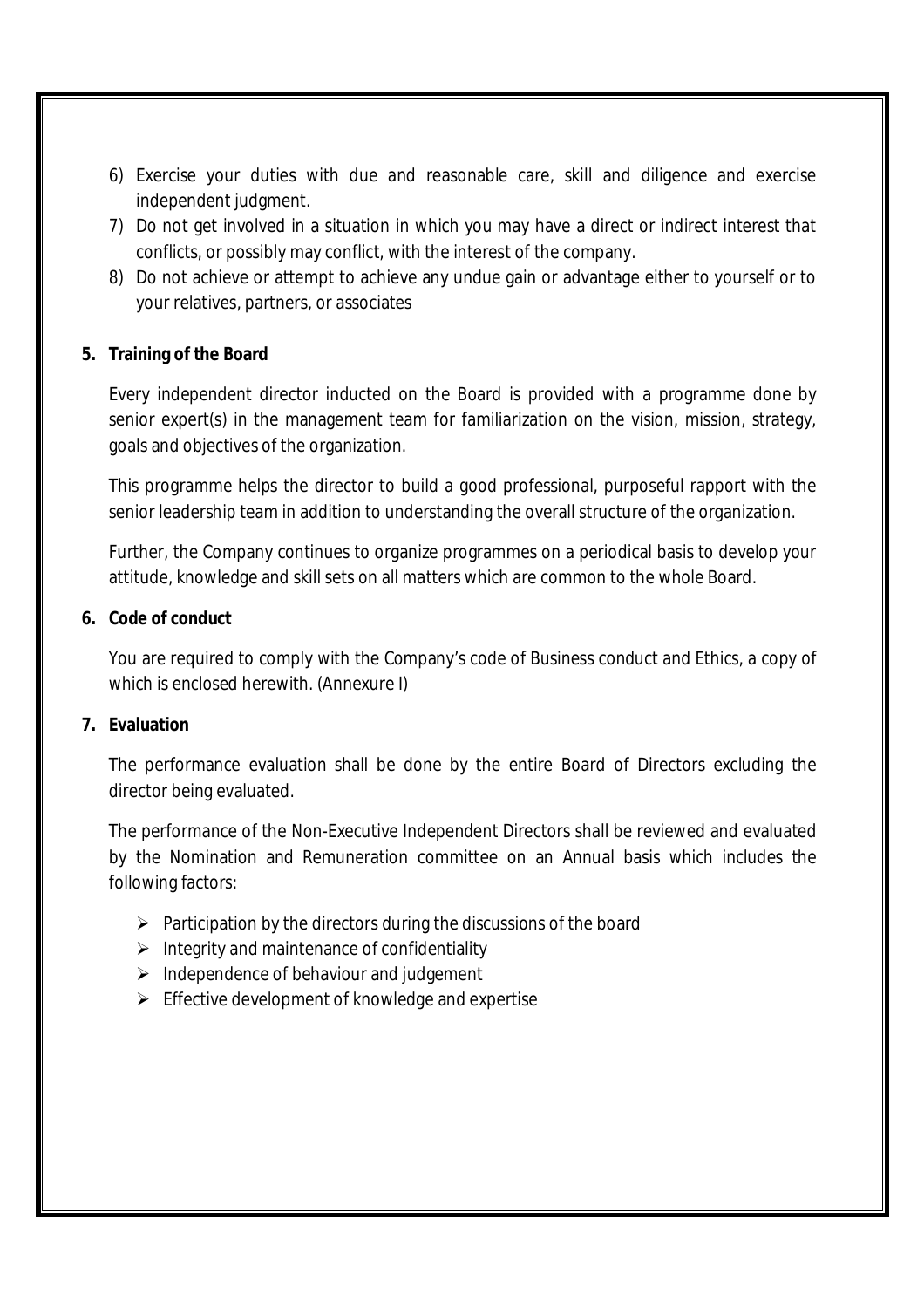#### **8. Remuneration**

#### Sitting fees:

Subject to the limits provided under the laws/regulations, as an Independent Director you shall be paid a sitting fee for attending the meetings of the Board and the Committees of which you are a member, as may be decided by the Board from time to time.

#### Commission:

In addition to the sitting fees, profits related commission may also be payable to you. In determining the amount of this commission, the nomination and remuneration Committee/Board of Directors may consider various factors as disclosed in the remuneration policy.

Commission shall be paid out of the net profits of the Company subject to an overall aggregate of 1% of the net profits of the Company for each financial year and subject to such limits as may be determined from time to time by the Board of Directors on the recommendation by the Nomination and Remuneration Committee.

Commission payable is considered and approved at the Board Meeting in which the Annual Financial Statements are approved and payment of the same is made on the approval of the financials by the shareholders at the Annual General Meeting.

#### Reimbursement of expenses:

To bring the best practices across the globe, the Company endeavours to attract and coopt the professionals from various part of the world. To enable them to contribute more and participate in person, the company encourage the practice of reimbursement of the actual expenses incurred in travelling, boarding and lodging at the time of their attending the meetings of the Board and its committees.

All expenses incurred by the Board of Directors for attending the meetings and events of the Company are reimbursed at actuals. Wherever the actual bills are not directly attributed to the expenses for the purpose of attending the event /meeting, the "best fare" practice is adopted to reimburse such expenses.

# **9. D & O Insurance**

The Company has taken a Directors and Officers Insurance policy (D&O) amounting to USD 3 Million for paying the personal liability of directors and officers for claims made against them while serving on the Board and / or as an officer of the Company.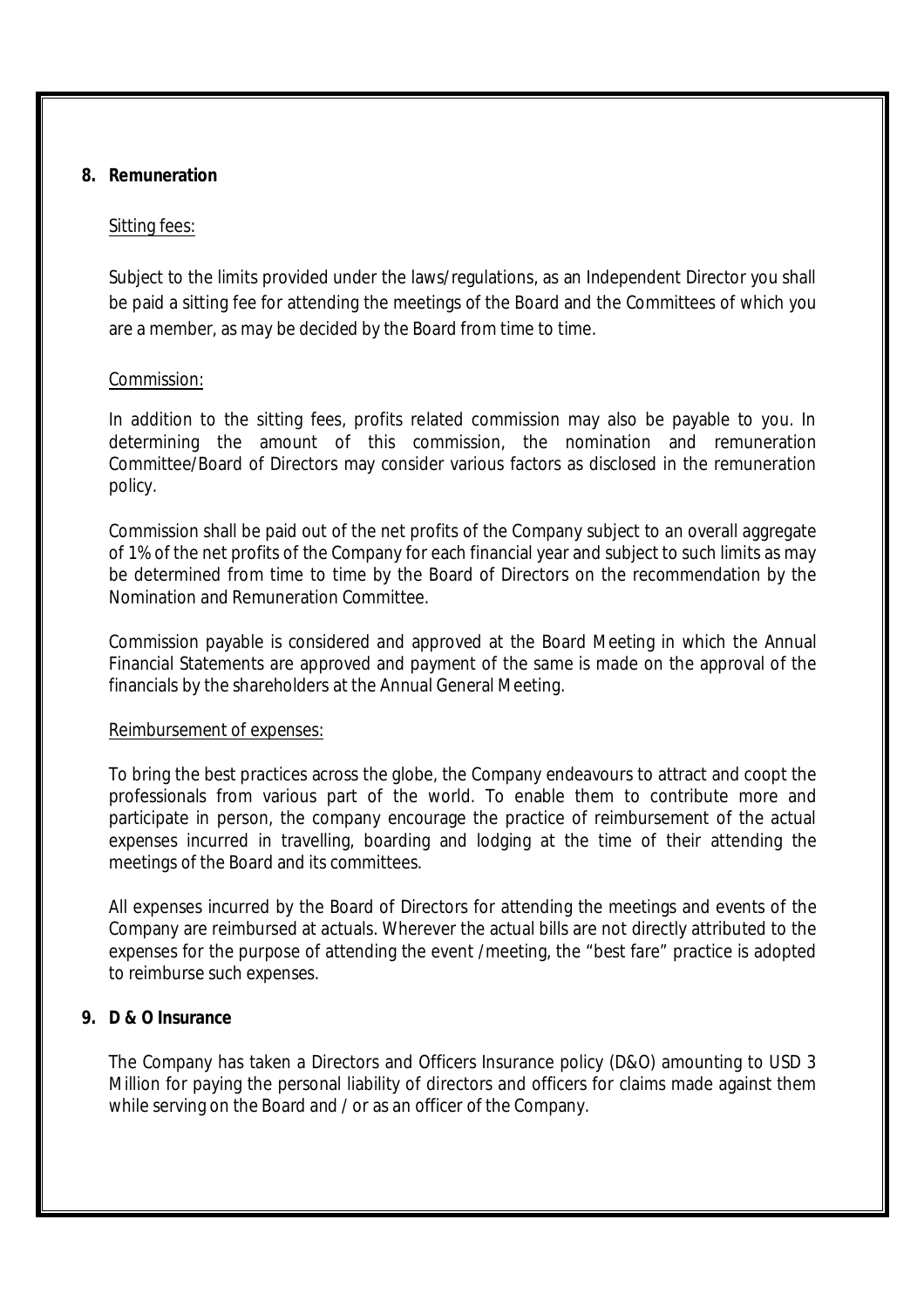#### **10. Disclosures to the Company**

Under the provisions of the Companies Act, 2013 and Listing Regulations you are required to disclose the requisite information on a periodical and event basis.

#### **11. Trading in the shares**

The Board of Directors are allowed to trade in the shares of the Company subject to the provisions of the Securities and Exchange Board of India (Prohibition of Insider Trading) Regulations, 2015.

All directors shall be subject to trading restrictions as enumerated below:-

The period for trading in the company's security shall be called "Trading Window". The trading window shall be closed during the time the following information is unpublished.

- o Declaration of Financial results (quarterly, half-yearly and annual)
- o Declaration of dividends (interim and final)
- o Issue of securities by way of public/ rights/bonus etc.
- o Any major expansion plans or execution of new projects
- o Amalgamation, mergers, takeovers and buy-back
- o Disposal of whole or substantially the whole of the undertaking
- o Any changes in policies, plans or operations of the company (Material events).

#### **12. Confidentiality**

All information acquired during your tenure as Director is confidential to the Company and should not be disclosed either during your tenure or following termination (by whatever means) to third parties except as permitted by law.

#### **13. Termination**

Your directorship on the Board of the Company shall terminate or cease in accordance with the Companies Act, 2013, Listing Regulations and other applicable regulations. Apart from the grounds of termination as specified in the law, your directorship may be terminated for violation of any provision of the Company's code of conduct as applicable to Non-Executive Directors.

You may resign from the directorship of the Company by giving a notice in writing to the Company stating the reasons for resignation. The resignation shall take effect from the date on which the notice is received by the Company or the date, if any, specified by you in the notice, whichever is later.